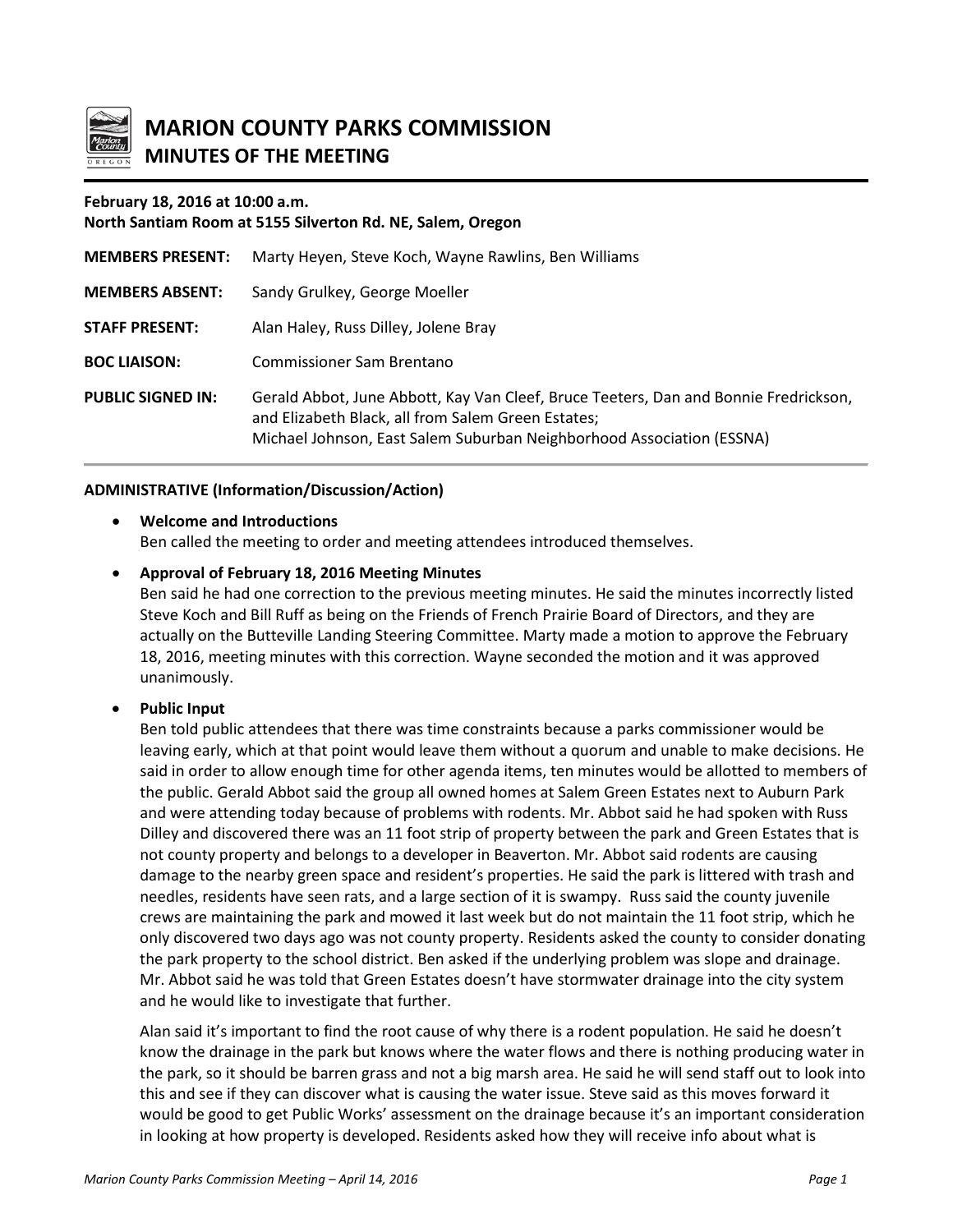discovered and decided. Russ said he will share this information with Michael Johnson, with the East Salem Suburban Neighborhood Association (ESSNA), and he will share with residents.

• **Commission Member Announcements and Upcoming Events** None.

# **PROJECT / MAINTENANCE PLAN AND BUDGET / PROJECT SELECTION**

Alan said the county is looking at potentially moving some funding from the county general fund to the parks fund for maintenance and capital purchases. He said the board of commissioners is looking for a list of maintenance priorities and he said he would begin planning how to frame a maintenance plan. Alan said he and Russ worked to put together a draft list of ten considerations for prioritizing maintenance needs and the factors considered include safety, accessibility, level of service, age of systems, preventative measures, efficiencies, aesthetics, funding, future considerations, and standards/upgrades. Alan said the maintenance needs were taken from the parks master plan with some additional projects added by staff. He shared a draft list with the commission and said this was one way to provide input to the board and budget committee regarding maintenance funding and capital purchases, but said the parks commission can make changes.

Alan said the maintenance plan will be used for next year's budget so he needs feedback from the commission by February. He said he would like the commission to develop a top ten list for the next budget year, but it can be worked on continuously. Alan said when he met with the board of commissioners about what is happening up the North Fork they prioritized all of those issues, which are safety issues, as a number one because they have to be done. He said this year's budget package, which totals approximately \$100,000, includes:

- Paving of parking lots at some North Fork area parks
- New picnic shelter at Joryville Park
- New playground equipment at Labish Village Park
- Installation of stairs and decommissioning of an existing trail at Salmon Falls Park
- New parks signs at Minto, Niagara, and Bear Creek parks

Commissioner Brentano said he was troubled by community parks, which are created when developers are required to set aside green space for parks that the county is then required to maintain. He said in the future he believes there should be a condition that the homeowners in the development have an association that maintains the community park, not the county. He said he has looked at the priorities for maintenance of community parks and would like to see some additional maintenance money directed to Auburn Park. Alan said staff disagreed that this park was not being cared for but will investigate. Commissioner Brentano asked Alan to discuss with the board at a future Management Update meeting.

Marty asked if any of the considerations are more important than the others. Alan said numbering them 1-10 was only a way to identify them. Wayne asked if priorities would change based on funding source (e.g., general fund dollars vs grant dollars). Alan said if a project has dedicated funding it will be in the top priority list because that funding is targeted. All agreed to use this priority plan and list, and to work on at each future parks commission meeting. Steve asked if an aerial photo of each park could be provided that would assist with future discussions. Ben said he would work with Russ and this will be an action item at the next meeting. He also asked that commission members familiarize themselves with the project list before the next meeting. Alan said if there are particular projects the commission has an interested in, staff will make information about that available at the next meeting. Commissioner Brentano said the board of commissioners wants to put more resources into parks and prioritizing projects will help them decide where allocated general fund dollars will go.

# **FUTURE TOPICS / EMERGING ISSUES / OTHER BUSINESS**

### • **Butteville Landing Project**

Russ shared some photos of the area that has been cleaned by a public works crew. He said the crew cleaned out ivy and cleared out downed trees, although the downed trees that washed ashore are still